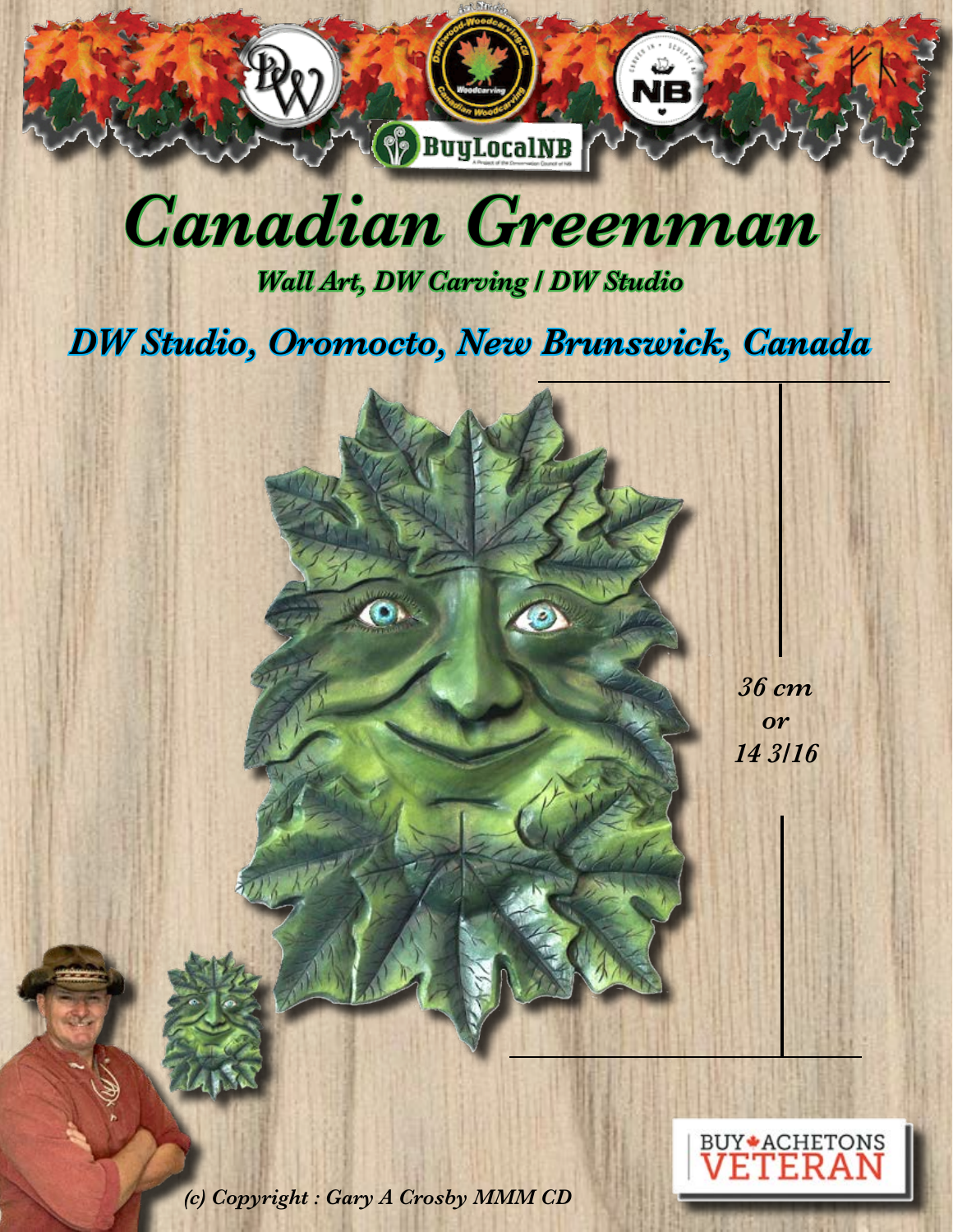*Artist: Gary A Crosby MMM CD CWO (Ret'd) Description: The Canadian Greenman is a pure sign of the upcoming growing season and the start of spring. Given the last 2 years I am looking forward to getting outside and enjoying nature*  again. He is the celebration of everything, nature *and a new beginning. In these trying times of Climate Change, we should be focusing on Nature and technology to defeat this monster we have created that is destroying our homes. The Canadian Greenman is a symbol of everything good in nature.* 

**BuyLocalNB** 

*Specifications: Length: 36 cm Width: 24 cm Thickness: 3.5 cm* 

*Weight: 1 kg Wood Type: Hardwood*



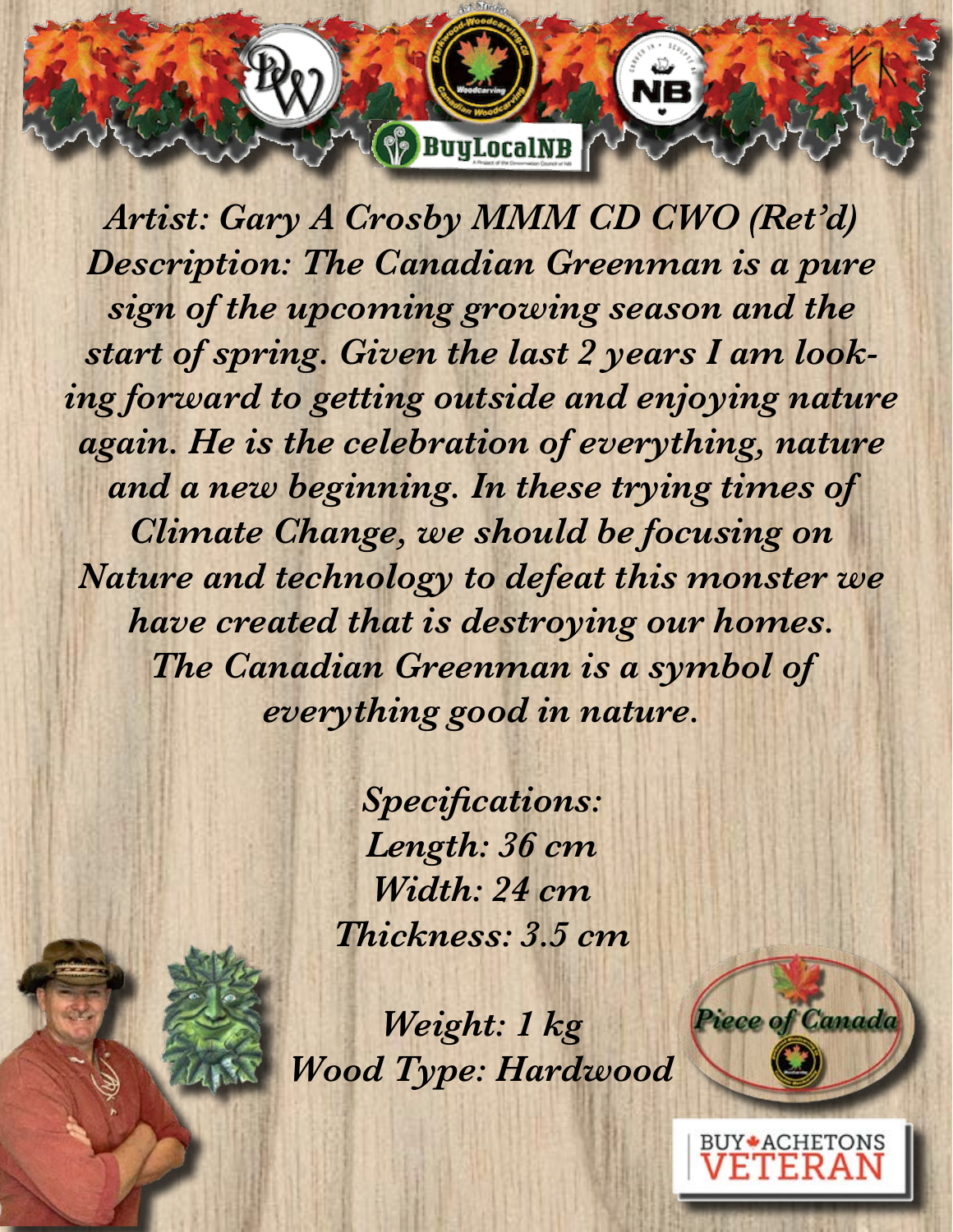

*- Designed by Gary A Crosby MMM CD CWO (Ret-d) (c) copyright Dec 2021.* 

*- Hand-carved using traditional tools.*



*- Hand-painted in our Oromocto, NB studio.*

*- Made from NB Hardwood* 

*- Designed as wall art.* 

*-Comes with a certificate of Authenticity.* 









*Left Right*